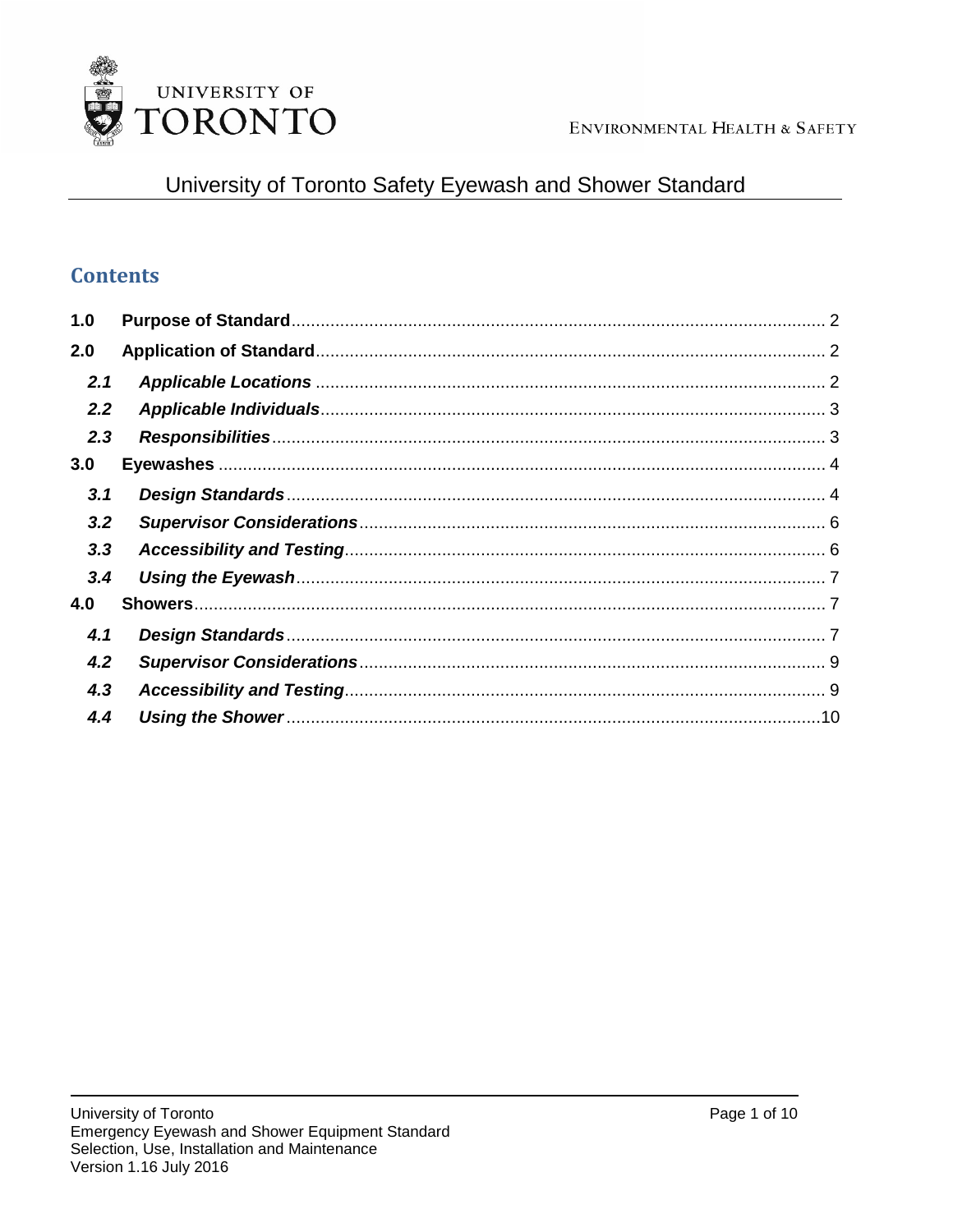

## <span id="page-1-0"></span>**1.0 Purpose of Standard**

This standard is required to help the University of Toronto fully comply with sections 124 and 125 of *Ontario Regulation 851: Industrial Establishments* (the Regulation), made under the *Occupational Health and Safety Act* (OHSA).

According to section 124 of the Regulation:

*Where a worker is exposed to a potential hazard of injury to the eye due to contact with a biological or chemical substance, an eyewash fountain shall be provided. R.R.O. 1990, Reg. 851, s. 124.*

According to section 125 of the Regulation:

*Where a worker is exposed to a potential hazard of injury to the skin due to contact*  with a substance, a quick-acting deluge shower shall be provided. R.R.O. 1990, Reg. *851, s. 125.*

This standard outlines the requirements for the installation, use and maintenance of emergency eyewash and safety shower equipment at the University of Toronto. This standard and is based on the *American National Standards Institute's (ANSI) standard for eyewash and shower equipment, Z358.1-2014*.

## <span id="page-1-1"></span>**2.0 Application of Standard**

This standard applies to various locations and individuals at the University of Toronto, described below.

## <span id="page-1-2"></span>*2.1 Applicable Locations*

In many University of Toronto workplaces, there is the potential for accidental exposure to chemicals that may cause severe injury to the eyes and/or other parts of the body. Per the Regulation eyewashes and/or showers are required in such spaces.

Plumbed Eyewash Stations must be installed in every lab or room where a MSDS or SDS for the materials used specifies the use of an eyewash station in case of eye contact and there is a reasonably foreseeable potential for eye contact.

Plumbed Emergency Shower Equipment shall be installed within 10 unobstructed seconds walking distance from every location in a lab or room where an MSDS for the materials used specifies the use of a deluge shower in case of skin contact and there is a reasonably foreseeable potential for skin contact.

There may be cases where a local risk assessment conducted by or approved by EHS will allow for a reduced level of provided safety equipment despite statements on the M/SDS.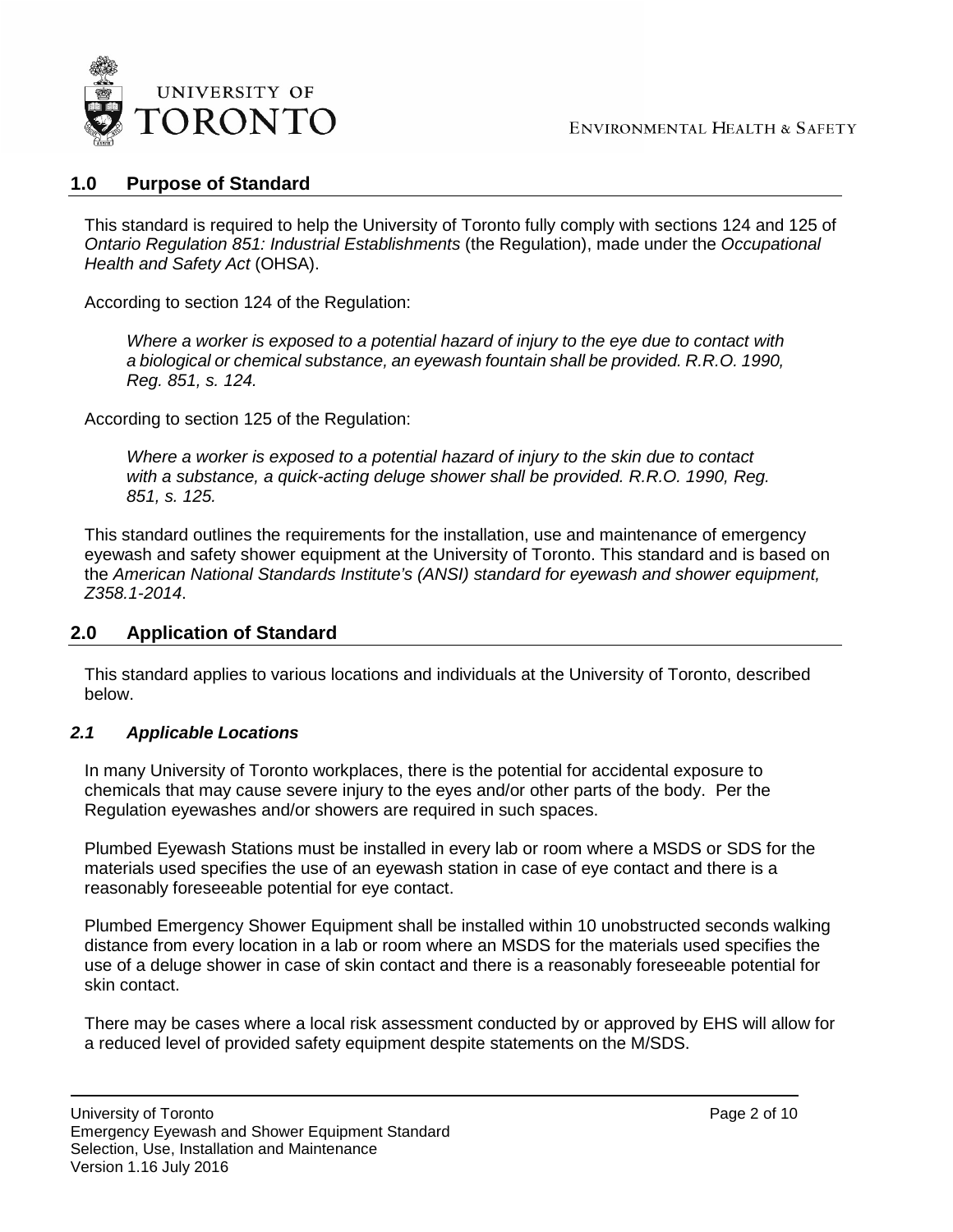

## <span id="page-2-0"></span>*2.2 Applicable Individuals*

This standard applies to any University of Toronto staff, students or faculty that, as part of their function at the University, may:

- Encounter or handle materials that may result in eye or skin injury through exposure;
- Conduct work (including academic work) in a location that contains materials that may result in eye or skin injury through exposure;
- Supervise a workspace that uses materials that may result in eye or skin injury through exposure;
- Manage a building which contains emergency eyewashes or showers or materials that may result in eye or skin injury through exposure;
- Manage a laboratory construction or renovation project, particularly if, at the conclusion of the project, it is expected that materials with the potential to cause eye or skin injury through exposure will be used in the location.

## <span id="page-2-1"></span>*2.3 Responsibilities*

Lab Directors, Principal Investigators, Managers, and Supervisors shall:

- Conduct hazard assessments to identify areas / situations where emergency eyewash and safety shower stations are required.
- Ensure that eyewash and safety shower units are installed or are available in the areas identified.
- Have eyewash and safety shower units repaired as required.
- Ensure that each unit is tagged so that annual and weekly bump testing can be documented, and ensure that any testing conducted is recorded.
- Ensure that workers are informed and trained in the proper procedure of using an eyewash and safety shower in case of an emergency.
- Ensure that eyewash stations are inspected and flushed weekly.
- Submit work orders for eyewash stations not operating properly, and ensure all deficiencies are fixed.
- Work with the office of Environmental Health & Safety to maintain an accurate inventory of these units.

Workers shall:

- Be informed of the eye/skin hazards in their workplace.
- Know the location of emergency eyewash and safety shower stations.
- Be familiar with the procedure of using eyewash and safety shower.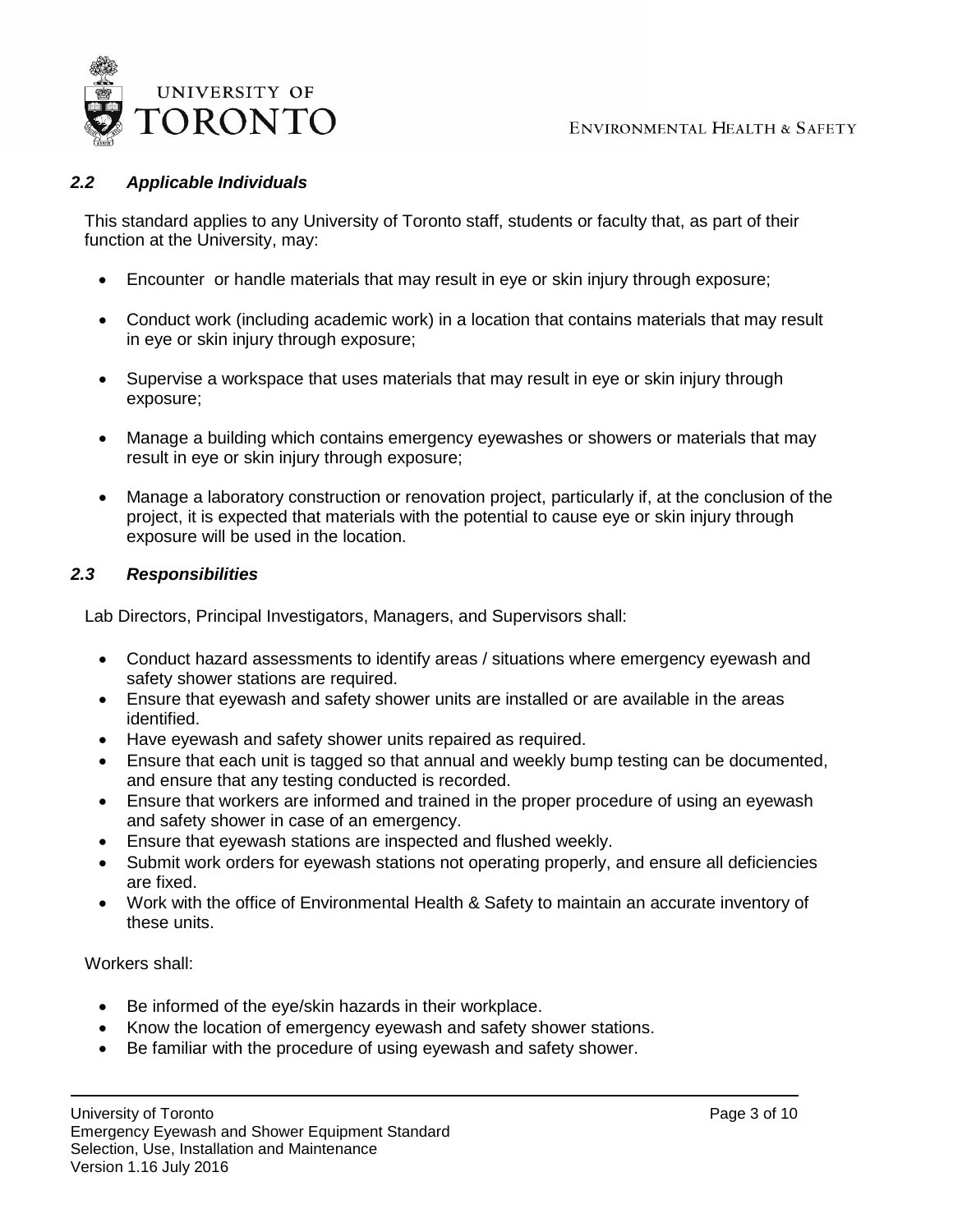

Departments or Property Managers shall:

- Departments shall inspect and flush eyewash stations weekly for shared eyewash stations located in their departments. When an eyewash is shared between departments, the Property Managers shall ensure flushing and inspections are carried out.
- Ensure that an inspection log for weekly testing of units for which they are responsible is maintained.
- Submit work orders for eyewash stations found to not be operating properly during weekly testing.

Office of Environmental Health and Safety shall:

- Endeavour to maintain an accurate inventory of the safety shower units, in consultation with the departments.
- Ensure that the annual inspection of safety showers is conducted, where possible.
- Update and maintain this standard as new developments arise.

## <span id="page-3-0"></span>**3.0 Eyewashes**

#### <span id="page-3-1"></span>*3.1 Design Standards*

- The number of eyewashes required in a laboratory space depends on the size and the layout of the lab:
	- $\circ$  At the minimum, an individual working in the lab must be able to reach any single eyewash in under 10 seconds via walking, no matter their location within the lab;
	- o Larger labs may require multiple eyewash installations in order to fulfill this requirement;
	- o The path to the eyewash station should be free of obstructions, and should be mounted in such a way such that it can be accessed by people of all physical sizes;
	- o One (1) intervening door can be present between the location and eyewash so long as the door opens in the same direction of travel as the person attempting to reach the emergency equipment and the door does not lock to impede access to eyewash station.
	- o The unit should be located on the same level as the hazard;
- The area of the eyewash should be highly visible and easily accessible:
	- $\circ$  The eyewash must be, at least, 0.15 m (6 inches) away from the wall or any other obstruction.
	- o The area should be well lit, which may require additional design considerations;
	- o A sign indicating the presence of the eyewash must be installed with the eyewash.
	- o If feasible, the units should be located so one person can use both the eyewash and shower at the same time.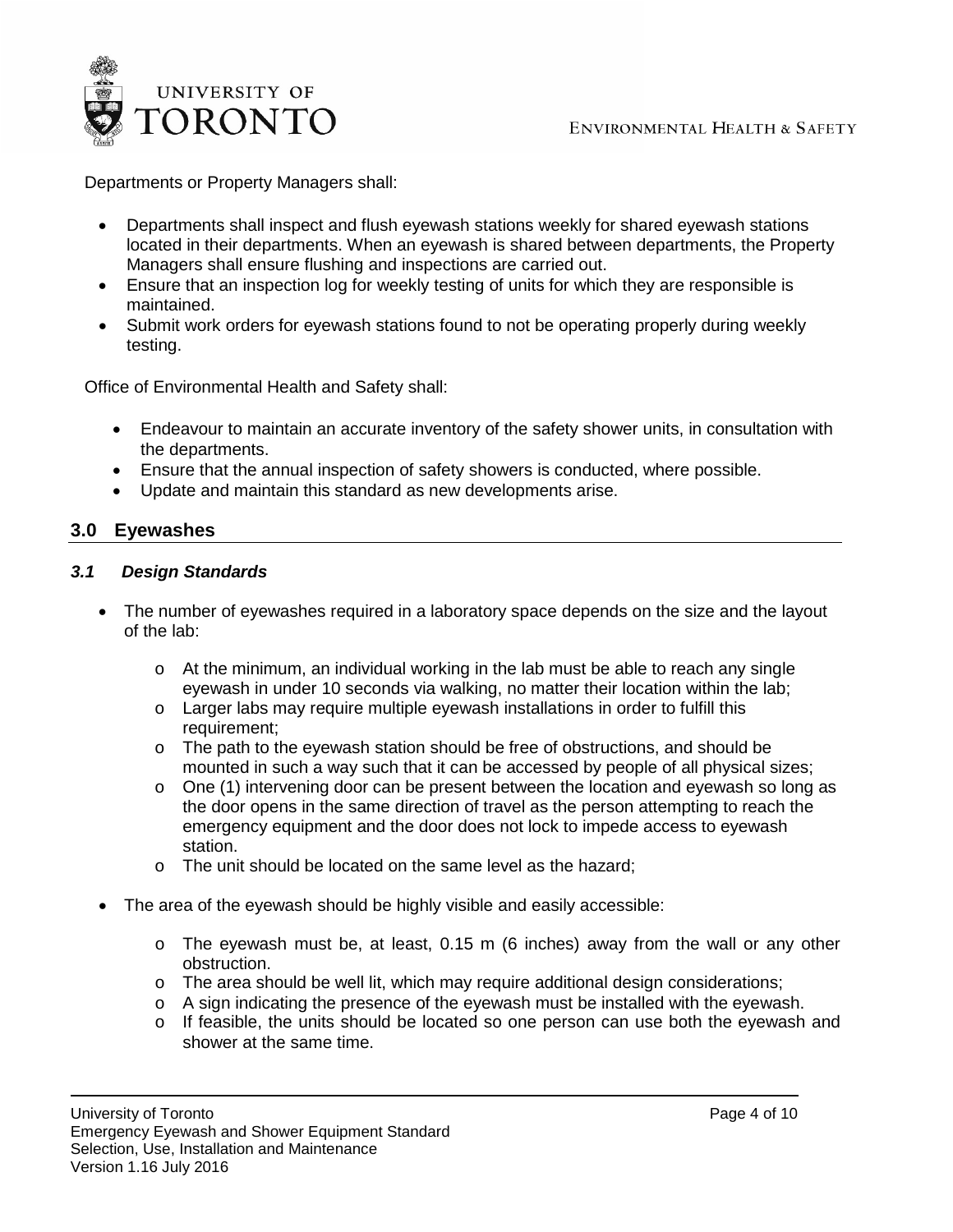

- $\circ$  Eyewashes should be mounted so that water nozzles are not less than 0.84 m (33) inches) and no greater than 1.15 m (45 inches) from the surface/ floor on which the user stands.
- $\circ$  The unit should be located to allow the eyelids to be held open with the hands while the eyes are in the water stream.
- New installations of eyewash stations should be installed with plumbing for tepid water:
	- $\circ$  The temperature of water should at least be 15.5°C (60°F) to prevent causing hypothermia or early cessation of flushing;
	- o Existing stations can remain cold water only, but it is strongly recommended that a tepid eyewash and shower should be available in the hallway of every floor within 150 feet of any non-tempered eyewashes.
- There must be a plumbed drainage system near or as part of the eyewash unit that meets the following criteria.
	- o Testing of the eyewash should not result in water escaping over the bench top or onto the floor;
	- o A drench hose/eyewash should be mounted near enough to a sink that the water stream can be directly guided into the sink;
	- o A standalone eyewash unit or a combination unit must have a connection between the bowl and the drain.
	- o A pull down or swing out unit should have a sink or equivalent that captures all of the water from the head(s).
- Pull out combination drench hose/eyewash units must be mounted in such a way that a shorter person or a person in a wheelchair would be able to reach the eyewash and be able to use it with both hands on their eyelids. Typically this means it needs to be mounted near the front of the bench and near the sink or in an accessible area to the side of the sink.
- The eyewash units should have dual nozzle sprays, or have a spray head that has been proven through testing to provide equivalent or better irrigation of the eyes.
- The plumbed eyewash unit should be capable of delivering 1.5 L of water per minute (0.4) gallons per minute) for at least 15 minutes continuously.
	- $\circ$  In accordance with the quidelines of ANSI Z358.1, eyewash equipment should ensure that a controlled flow of potable water is provided to both eyes simultaneously at a velocity low enough not to injure the user.
- The control valve should be large enough to be easily located and operated by the user; it shall go 'off' to 'on' in less than one second.
- Control valves shall be resistant to corrosion from potable water.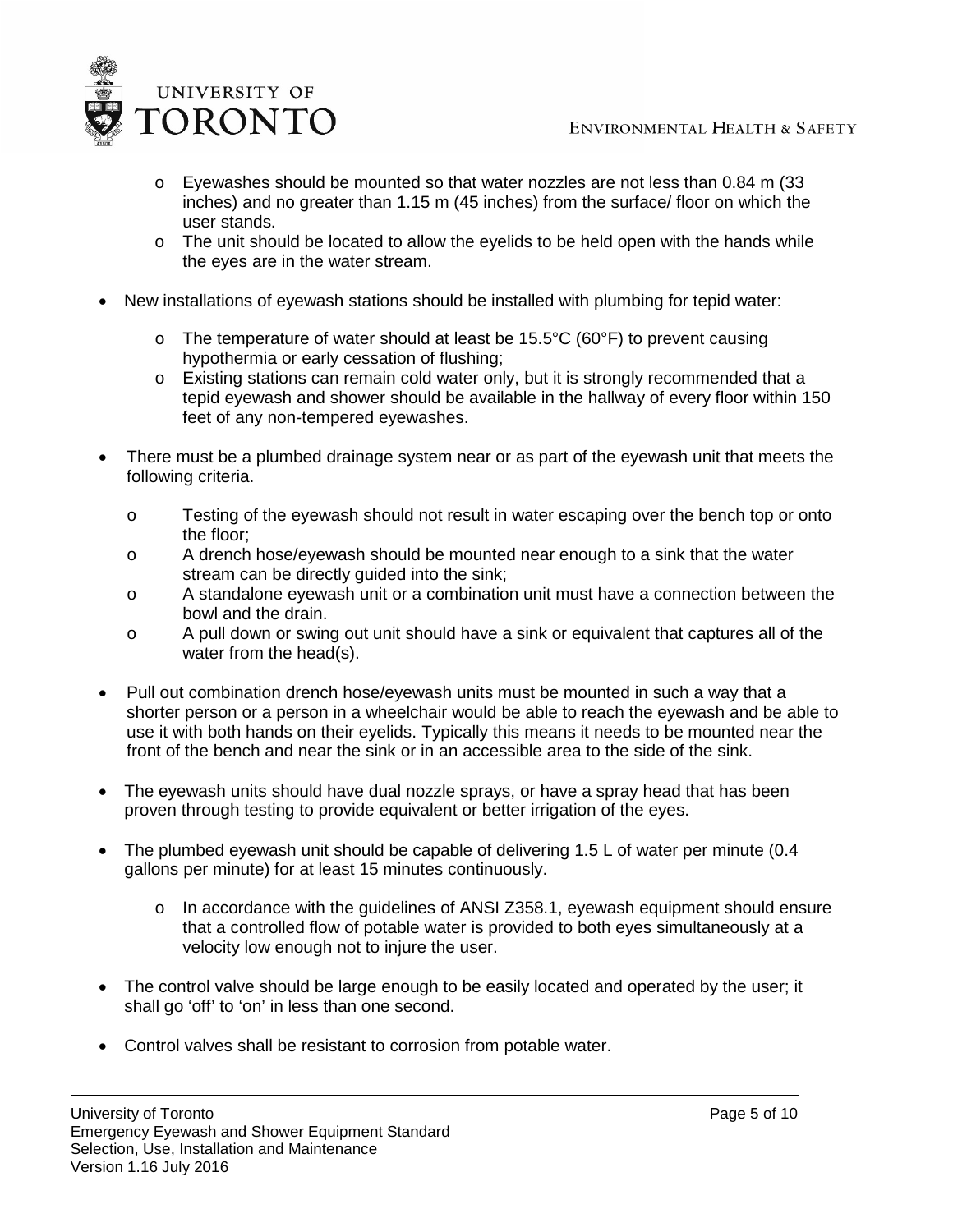

- Manual or automatic actuators should be easy to locate and operate by touch.
- The eyewash units should be installed and designed in such a manner that they do not require users' hands to operate upon activation, and allow both eyelids to be opened using both hands.
- Dust covers or protection devices should protect the nozzles that are supplied with the eyewash in place. The dust covers should be automatically removed by actuation of the valve.
- Dedicated drench hoses many supplement, but cannot replace the eyewash unit. Note this does not apply to combined eyewash/drench hose units.
- Equipment piping that is located in areas exposed to potential freezing temperatures should be insulated or protected with appropriate material(s).
- Upon installation, equipment shall be tested for leaks.

## <span id="page-5-0"></span>*3.2 Supervisor Considerations*

- Employees and students who might be exposed to splashes of hazardous materials have to be instructed by their supervisors in the proper use of personal protective equipment, emergency showers, and eyewash equipment.
- Dedicated drench hoses may supplement, but cannot replace the eyewash unit. Note this does not apply to combined eyewash/drench hose units.
- Personal or portable eyewash equipment should only be used where there is no access to plumbing, or where a personal eyewash unit is to be used as a first wash before proceeding to the eyewash station.
- For labs that use strong acids and caustics, the eyewash should be no more than 10 unobstructed feet away from the work area, thus it may be useful to designate specific areas in the lab for the handling of such materials.
- All lab users should be informed by their supervisors of all eyewash locations within the lab and in the hallway and whether or not they are tepid.

## <span id="page-5-1"></span>*3.3 Accessibility and Testing*

Eyewashes must be accessible at all times:

- The emergency eyewash station shall be identified with a highly visible sign. If a sign is not present, one should be obtained by the lab supervisor a designated lab worker.
- It should be ensured by the lab supervisor or designated lab workers that the path leading to the emergency eyewash is clear of obstruction and that the immediate area is neat and easily accessible.
- There should be no sharp projections or electrical hazards anywhere in the operating area of the unit.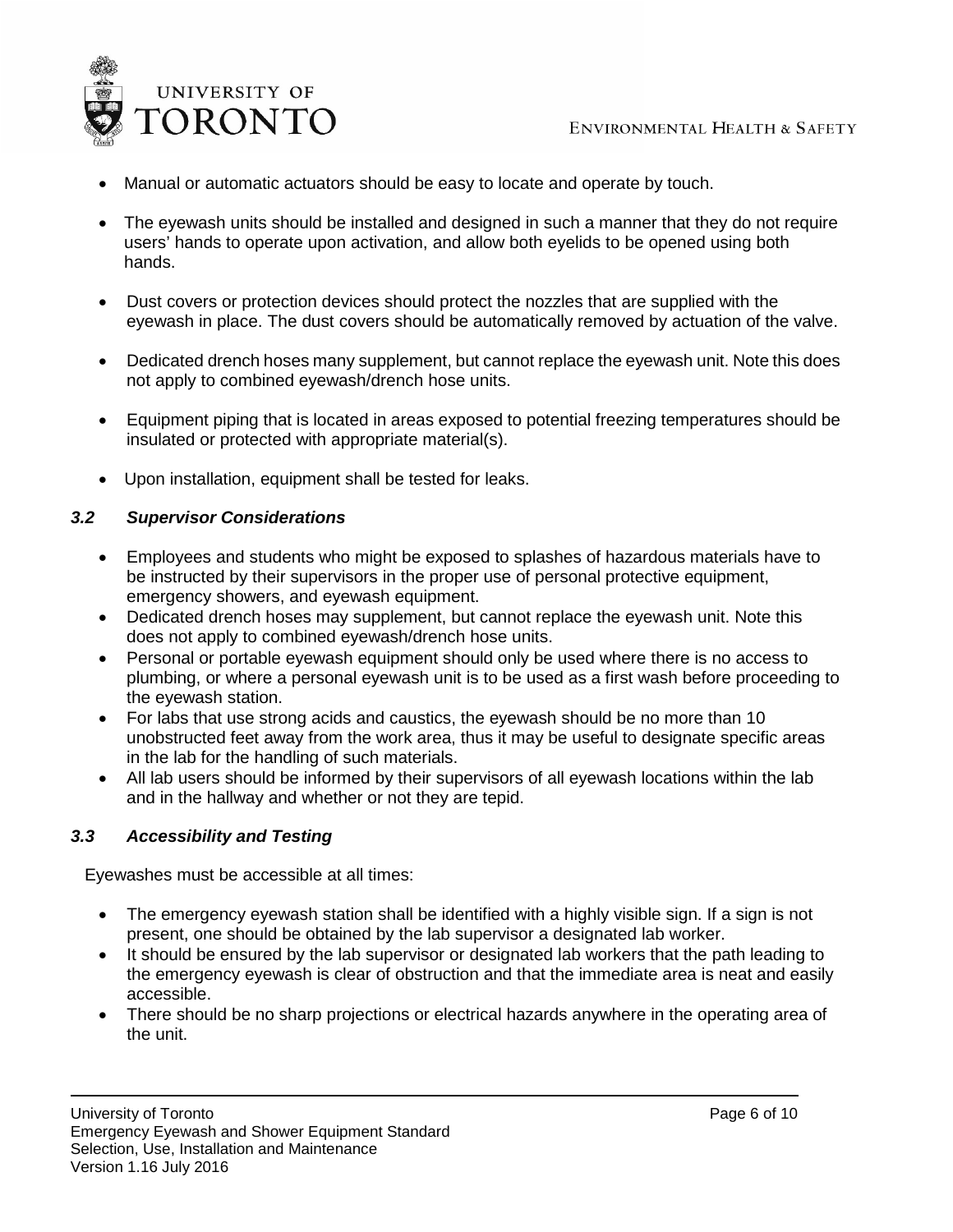

All eyewashes must be tested weekly by the lab supervisor or designated lab workers. The following is a guideline procedure for testing:

- Ensure that the path to the eyewash is easily accessible and is not obstructed. Keep in mind that the injured worker would be in distress, and may have to rush to the emergency unit with eyes closed.
- Verify that nozzle caps on the eyewash units are in place to prevent contamination and that the nozzles, nozzle caps, and bowl/sink are clean and sanitary.
- Actuate the valve to full open position. Water must flow within 1 second.
- Verify that nozzle caps come off when the eyewash is activated.
- Verify that water continues to flow until manually turned off and that the flow stays on without requiring the use of the operator's hands.
- For a tepid eyewash put your hand in the stream of the water to ensure that it is tepid; not too cold or too hot.
- Look at the flow pattern of the eyewash. It should provide a gentle non-injurious flow. Water streams should flush both eyes simultaneously.
- Flushing of the system should be conducted for as long as is needed to empty the pipe of stagnant water. The time required could be as little as 10 seconds or as much as three minutes (the ANSI specified time). Wipe up any water left on the floor.
- If the eyewash is working as necessary then log the date of the test and the initials of the tester.
- Report problems to your building maintenance provider, typically this would be the Property Manager or call 8-3000 on the St. George Campus. For UTM and UTSC contact the appropriate Facilities department.

## <span id="page-6-0"></span>*3.4 Using the Eyewash*

To use an eyewash during an emergency:

- 1. Open water supply fully.
- 2. Place eyes in water stream.
- 3. Hold both eyelids open with your fingers.
- 4. Have a co-worker call for appropriate medical attention.
- 5. Rinse until the time specified on the MSDS has been reached (if necessary, have a coworker look up the appropriate time and then time you).
- 6. If using an older eyewash and the temperature becomes unbearable, the individual should move to the nearest tepid eyewash to ensure the appropriate flushing period was completed.

## <span id="page-6-1"></span>**4.0 Showers**

## <span id="page-6-2"></span>*4.1 Design Standards*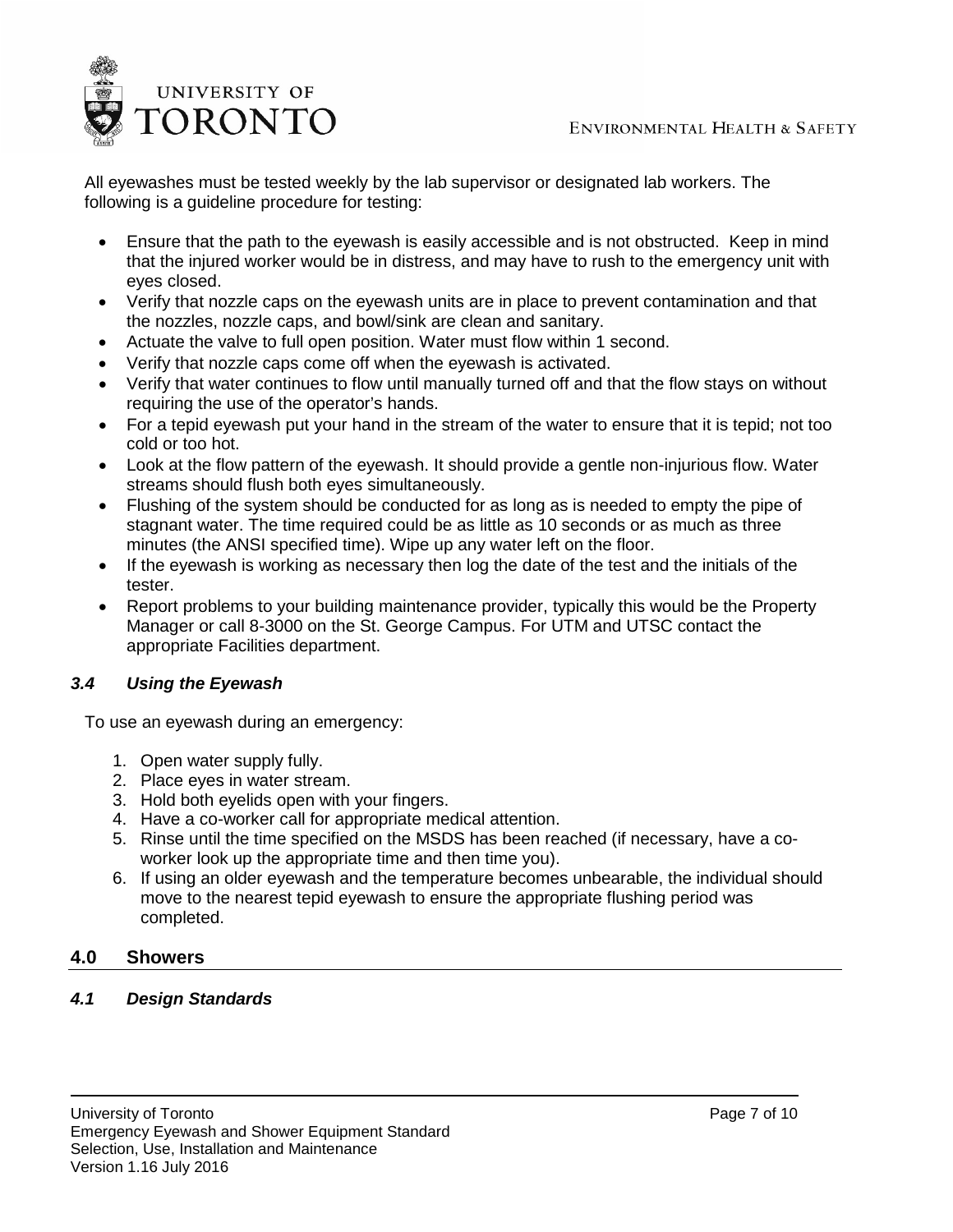

- The emergency shower should be installed in compliance with ANSI standard Z 358.1-2014, and the manufacturer's instructions. Upon installation, equipment must be tested per the ANSI installation section.
- A drench hose is considered a "supplemental device" under ANSI Z358, and is thus not a substitute for a shower.
- At the minimum, an individual working in the lab should be able to reach any single shower in under 10 seconds via walking, no matter their location within the lab;
	- $\circ$  The path to the shower should be free of obstructions, and should be mounted in such a way such that it can be accessed by people of all physical sizes;
	- o One (1) intervening door can be present between the work location and shower as long as the door opens in the same direction of travel as the person attempting to reach the emergency equipment, and the door does not lock to impede access to the shower.
	- o The shower should be located on the same level as the hazard;
- The area of the shower should be highly visible and easily accessible:
	- $\circ$  The area should be well lit, which may require additional design considerations;
	- $\circ$  A sign indicating the presence of the shower must be installed with the shower.
	- o If feasible, the shower should be located so one person can use both the eyewash and shower at the same time.
- In accordance with the guidelines of ANSI Z358.1, the safety shower should be able to supply a controlled flow of potable water, delivering 75.7 litres per minute (20 gallons per minute).
- The shower unit should deliver water tepid (lukewarm) water upon activation:
	- o The temperature of water should at least be 15.5°C (60°F) to avoid causing hypothermia to the user.
	- o New installations should be installed with plumbing for tepid water.
	- o Existing showers can remain cold water only, but it is strongly recommended that a tepid shower should be available in the hallway of every floor within 150 feet of the any non-tempered shower.
- The control valve should operate in less than one second upon its activation and must remain 'on' without the use of worker's hand, until it is intentionally shut off. This allows the injured worker to remove the contaminated clothing.
- The valve shall be large enough to be easily located and operated by the user; the actuators must not be located more than 1.7 m (69 inches) above the surface where user stands.
- The spray pattern of shower should have a diameter of 0.51 m (20 inches) at 1.53 m (60 inches) above the surface on which the injured worker stands.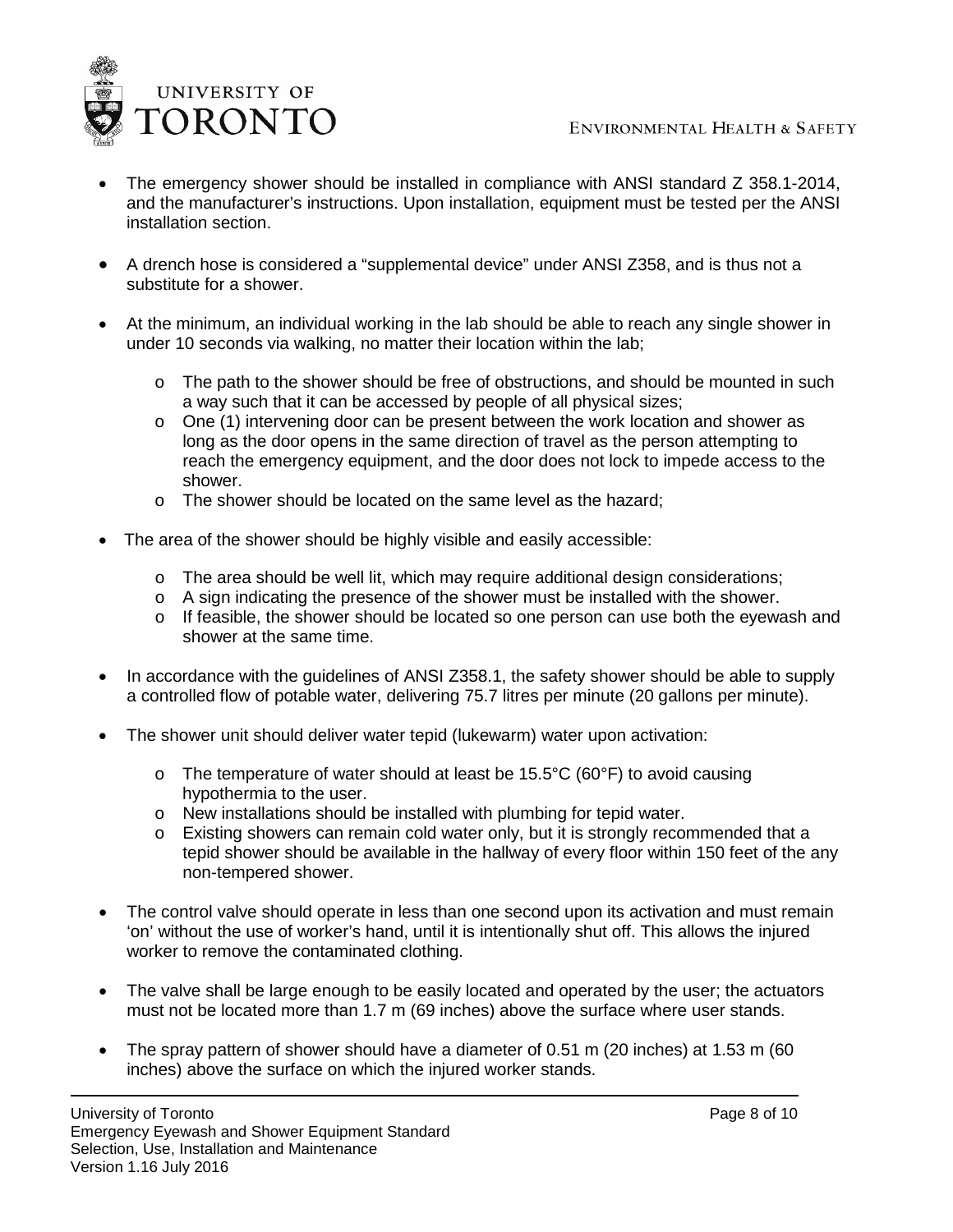

- The centre of the shower spray pattern should be located at least 0.41 m (16 inches) from any obstructions, protrusions, or sharp objects.
- The emergency shower must be installed with the showerhead not less than 2.08 m (82) inches) or more than 2.44 m (96 inches) from the surface on which the user stands. If a shower enclosure is used, it shall provide a minimum unobstructed area of 0.87 m (34 inches) in diameter.
- For new installations there must be a plumbed drainage system present near the shower:
	- $\circ$  The drain should have a dyke around it or a removable cover to prevent spills from accidentally leaking down the drain.
	- o The shower must be located such that any dyke will not present a tripping hazard in everyday use.
	- o For new installs the floor under the shower should be non-slip.
- For new installations there must be a privacy screen such as a shower curtain or equivalent around the shower.
- Equipment should be located away from electric outlets and appliances so there is no possibility of an electrical shock.
- If the equipment piping is located in areas which are exposed to potential freezing temperatures, then it should be insulated or protected with appropriate material(s).
- Combination units with showers and eye or face wash may be installed where feasible:
	- $\circ$  The combination units shall be connected to a system capable of supplying adequate flushing fluid to meet the requirements of each component when all components are operated simultaneously.
	- $\circ$  Combination units will be positioned so they can be used simultaneously by the user under the shower.

## <span id="page-8-0"></span>*4.2 Supervisor Considerations*

- Employees and students who might be exposed to splashes of hazardous materials should be instructed by their supervisors in the proper use of personal protective equipment, emergency showers, and eyewash equipment.
- For labs that use strong acids and caustics, the shower should be no more than 10 unobstructed feet away from the work area, thus it may be useful to designate specific areas in the lab for the handling of such materials.
- All lab users should be informed by their supervisors of all eyewash locations within the lab and in the hallway and whether or not they are tepid.

## <span id="page-8-1"></span>*4.3 Accessibility and Testing*